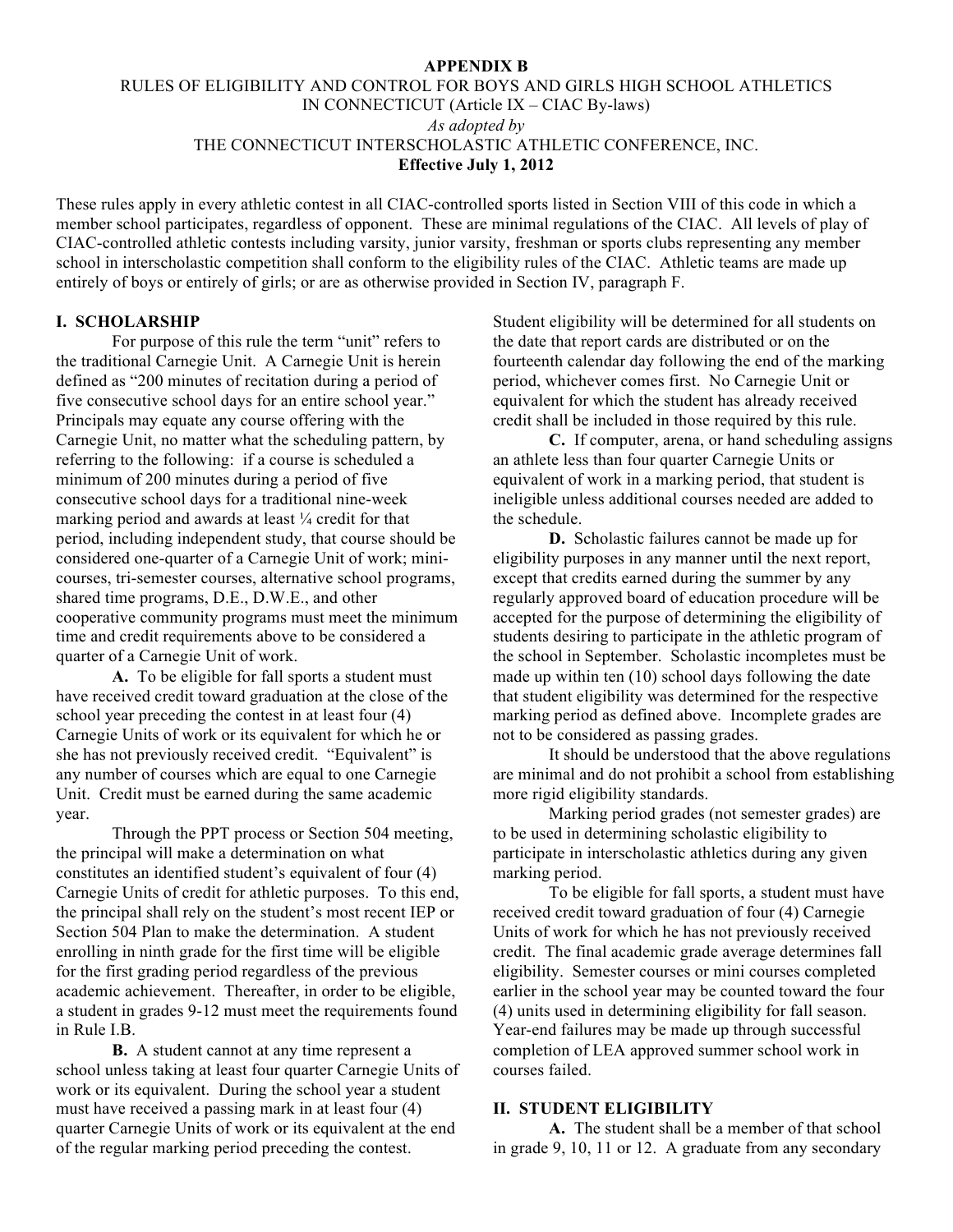school is ineligible. In local public school districts where grade 10-12 high school exist,  $9<sup>th</sup>$  grade students in a public JH/MS school, with local public school district approval, may participate at the local public school, where grades 10-12 exist. No student below grade 9 is allowed to practice or participate in any CIAC controlled sport. All situations which are not covered by this rule are to be referred in writing to the CIAC Board of Control prior to participation. **HOME SCHOOLED STUDENTS**: Eligibility to participate in interscholastic athletics is not to be extended to any student whose program is not under the direct supervision of a CIAC member school. This prohibition includes any recognition by member schools of home schooling as school district sponsored "alternative programs." Alternative programs, for the purposes of interscholastic athletics, are only to be recognized if they are developed by and function under the direct control of the local school system to serve the educational needs of a targeted group of students. Such programming generally relates to modifications in existing courses or placement in an alternative school which a district may sponsor and is available to all eligible students. Student-athlete participate at any state authorized public school of choice or any state authorized CHARTER, MAGNET, REGIONAL COOPERATIVE, INTER-DISTRICT SATELLITE SCHOOL STUDENTS: Eligibility to participate in interscholastic athletics at the sending school or school from which he/she would normally matriculate is extended to any student when the school does not offer any interscholastic athletic program. **(1)** The above listed alternative schools must be state authorized. **(2)** The above listed alternative schools need not be members of CIAC in order for their athletes to be allowed to play for the sending (home) school. **(3)** The principal of the CIAC member school at which the athlete would normally matriculate has the right to make the decision on the acceptance of these students in his/her athletic programs. The CIAC will allow such participation. However, the CIAC member school must approve of such participation before an alternative school athlete can participate. **(4)** The CIAC member school which accepts students from state approved alternative schools will be fully responsible for determining their eligibility status. An ineligible player from an alternative school will have the same impact on the status of the team from which he/she plays as all other athletes. **(5)** The CIAC will evaluate the eligibility of an alternative school athlete in the same manner that it now handles all other athletes. Student-athletes from the alternative school shall comply with all eligibility requirements of the sending school. Eligibility to participate in interscholastic athletics at the sending school or school from which he/she would normally matriculate is NOT extended to any student when the receiving school does provide an interscholastic athletic program regardless of its offerings. However, choice programs housed in a member high school where

academic programs and services are shared between the choice program and the member school, and the students who attend said programs receive their diploma from the host member high school, may participate in athletics in the high school in which their choice program is located.

The student must have been in membership at a secondary school for at least twelve (12) school weeks immediately preceding the time of participation, or regularly admitted from an elementary, middle, or junior high school within ten (10) school days from the opening of the succeeding school term. The time of summer vacation spent in summer school or private tutoring shall not be counted in the required twelve (12) weeks of school membership.

**B.** The student shall not have reached his or her twentieth  $(20<sup>th</sup>)$  birthday. A student-athlete will not be allowed to start a season or compete during a season in which his/her twentieth  $(20<sup>th</sup>)$  birthday falls.

A student has eight (8) consecutive semesters or four (4) consecutive years of eligibility from the date of entry into the ninth grade to be eligible for interscholastic competition. **No student-athlete shall participate in the same branch of athletics more than four (4) seasons in grades 9-12 at any school**. Date of entry is defined as the first date of enrollment as a grade 9 student taking four (4) or more high school subjects. **(1)** Students who are not eligible or elect to not participate do not preserve additional semesters for use at a later time. That is, there is no fifth year of eligibility per se. **(2)** Once a student has attended 15 days or more, may apply through the member school for consideration of a hardship waiver. Hardship waiver requests will be considered for unforeseen, unavoidable or unusual circumstances that were beyond the control of the student and resulted in the student being unable to complete their academic requirements in four (4) years or eight (8) consecutive semesters. All such requests must be well documented. Waivers for serious medical situations that are well documented will also be considered when it is demonstrated the student was unable to complete any significant school work due to their medical condition and it is verified the school made every effort to provide an appropriate alternative program to the student. Injuries sustained in playing a CIAC-sponsored sport will not constitute grounds for a medical waiver for an additional semester/year of play in the sport in which the injury occurred. A waiver will be granted for a student who has been absent one or more semesters because of required military service. If a waiver is granted in any situation, the semester granted must be the same as the semester waived – fall for fall, spring for spring. A waiver of the eight consecutive semester/four consecutive year rule will be granted only once to any athlete.

**(3)** The fact that a student has not participated for four seasons will not justify allowing such student to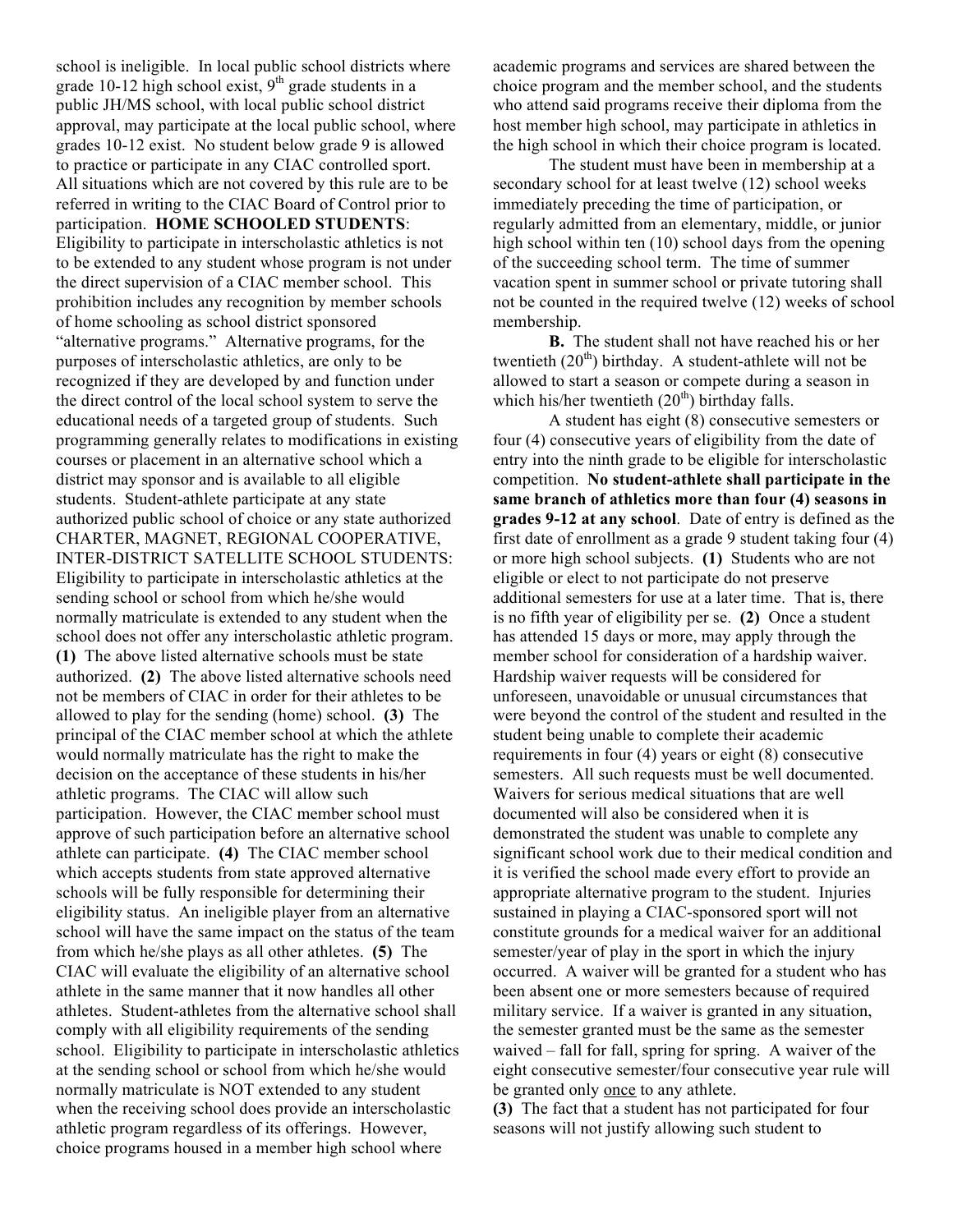participate in interscholastic sports beyond the eighth semester after his or her entrance into the ninth grade. **(4)** This is an eight semester attendance rule, i.e., eight semesters of time not eight semesters of participation or competition rule. **(5)** Exception: A student who interrupts his/her school career in order to participate in a CSIET approved foreign study program may have his/her eligibility extended for up to two semesters, provided the student does not participate out of country in sports he/she wishes to play upon his/her return, subject to approval by the CIAC.

The implementation date was July 2006, affecting all students entering  $9<sup>th</sup>$  grade in September 2006 and after.

**C.** A student who transfers from a school to a CIAC member school during grade 10-11, or 12 without at the same time changing legal residence to another school district or school service area, or satisfying at least one of the following requirements must complete at least one year 9365 days) of approved membership before being eligible for interscholastic competition in the same sport in which he or she was a participant in the present or preceding season during grades 10, 11 or 12 on the junior varsity or varsity team. (Legal residence is defined as location of legal guardian.) **(1)** A student who transfers after not less than a 90 calendar day membership from a non-member school to a member school and resides with a parent or legal guardian and satisfies Rule II.A. **(2)** A student who is a ward of the court or state and is placed in another school district or school service area by court order. Guardianship other than court administered does not fulfill this requirement. **(3)** A foreign exchange student who is placed in a member school by an exchange program approved by CSIET. Also, a student not in an approved CSIET exchange program who has NOT participated in an organized sports program, equivalent to or on a higher level than CIAC high school programs. **(4)** A student who marries and establishes a new residence in another school district or school service area. **(5)** A student who transfers to another school because his or her school ceases to operate. **(6)** A student who transfers to another school as the result of a reorganization, consolidation or annexation of his/her school in the district where he/she resides. In school districts without a high school that tuitions out their students, when a new option becomes available to all students in the district, in the first year only of the new option a student can transfer without loss of eligibility providing the transfer occurs at the start of the school year. Transfers during the school year will be subject to the transfer rule. **(7)** A student ordered transferred within a school system, for other than athletic purposes, by a board of education or the governing body of a private or parochial school system. Transfer must take place within the same school system. **(8)** A student who, because of the divorce or separation of his/her parents or because of the death of a parent or legal

guardian, moves into another school district or school service area or retains the same residence with one of the aforementioned parents and a parent(s) certifies the reason for the move as it relates to the divorce/separated parents or because of the death. For purposes of eligibility, transfer is permitted once per twelve month period which commences on the date of said transfer and must be approved by the CIAC Eligibility Committee before the student competes in interscholastic athletic competition. **(9)** A student eight (18) years or older who moves from one school district or school service area to another without being with a parent or parents and resides within the school district or school service area and complies with local board of education residency requirements will be eligible for participation. The transfer will be permitted once per twelve month period which commences on the date of said transfer and must be approved by the CIAC Eligibility Committee. **(10)** A student who completes the last grade available in the school system previously attended. **(11)** A student entering into a board of education approved exchange program between CIAC member schools for less than a full academic school year will retain interscholastic athletic eligibility with the sending school. **(12)** A student who transfers because the sending school discontinues a sport maintains athletic eligibility in any sport discontinued by the sending school, but is subject to the transfer rule in all sports not discontinued by the sending school. Such transfer will be permitted once per twelve month period commencing on the date of transfer and must be approved by the CIAC Eligibility Committee. **(13)** A special needs student, as identified by an IEP or 504 Plan, may transfer without loss of eligibility if the principal of the sending school attests in writing that the school is unable to provide the support services necessary for the student's academic success. Such transfer will be permitted once per high school career and must be approved by the CIAC Eligibility Committee. **(14)** Athletes will be permitted to transfer upon entering grade ten to participate in any public school open choice plan enacted by the State Legislature or any state authorized charter, regional cooperative, vo-tech, inter-district satellite, magnet or other public school choice option. Transfers in or out of a school of choice may only take place once during grades 10, 11 or 12. Student-athletes who transfer in or out of a school of choice at the start of the school year will retain their eligibility providing they are otherwise eligible. Student-athletes who transfer out of a school of choice at the end of a school year must return to the school to which they would have been normally assigned by the board of education or be subject to the transfer rule. Student-athletes who transfer during the school year will be subject to all the provisions of the transfer rule unless they have a legal change of address to a new school district or meet one of the exceptions to the transfer rule. If a new charter, regional cooperative inter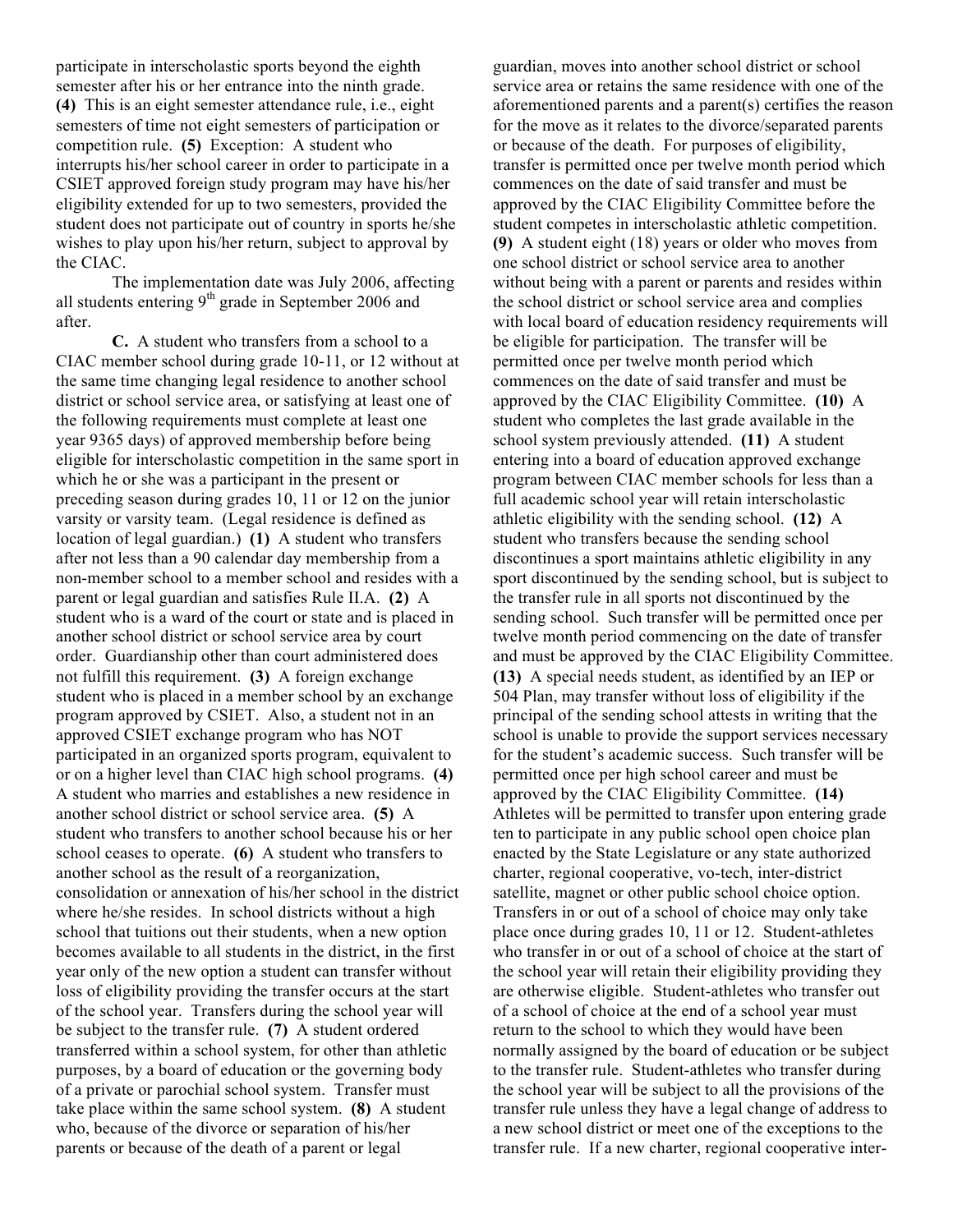district satellite magnet or other public school choice option receives state approval subsequent to the year of a transfer, the athlete may transfer at the start of the school year to that school without loss of eligibility. Transfers during the school year will be subject to the transfer rules. **(15)** When for educational reasons and awaiting occupancy of a new residence a student enrolls at a new school at the beginning of a new year or semester, eligibility will begin on the date the family actually transfers residence. Approval must be granted by the CIAC Eligibility Committee and can occur not more than once during each school year. **(16)** When for educational reasons a parent or legal guardian moves to a new school district, the student, to gain eligibility at the new school without establishing a 365 day period of attendance, must transfer his/her enrollment simultaneously with the transfer of residence of parent or legal guardian, or no later than the beginning of the next school year. **(17)** A member school student returning from any foreign exchange program may resume interscholastic competition at the point of re-entry without receiving credits towards graduation provided the student meets all other requirements relative to age, years of eligibility, etc. **(18) Hardship** – Eligibility may be granted to a transfer student who does not meet the CIAC transfer standard when sufficient evidence, as determined by the CIAC Eligibility Committee, is provided to show that it was necessary for the student to transfer because of unforeseen, unavoidable, or unusual circumstances including, but not limited to, broken home conditions, terminal or serious illness of parent or sibling, death of a parent or guardian, abandonment, loss of school accreditation, bankruptcy and/or loss of principal income of legal guardian(s), and provided the transfer was not for athletic reasons and there was no undue influence. Hardship is defined as an unforeseeable act, condition or event which may not reasonably and/or practically be avoided or corrected and which causes the imposition of a severe burden upon the student or his/her family. A hardship may be a situation which is unique to the student or his/her family which could not have been predicted, which does not apply to others in a similar setting, and over which the family has no control. **(19)** A student in grades 10, 11, or 12 who does not qualify for the transfer rule requirements 1 through 18 will be granted eligibility by application to the CIAC Eligibility Committee if the following are satisfactorily completed. After a period of time equal to at least 50% of the school's varsity schedule following date of enrollment (first day of attending classes) in the receiving school for the affected sport, or from the date of the first school contest after the date of enrollment, if entry is after the first allowable play date, eligibility will be granted to a student who has participated (i.e., actually played in a CIAC-approved contest) at the JV or varsity level of play at any time during the present or preceding year at the sending school, who does not

otherwise qualify for any of the above exceptions and when both the sending and receiving school principals sign a CIAC transfer waiver form certifying to the best of their knowledge that the student has not transferred for athletic reasons.\* If the season ends\*\* before the athlete sits a period of time equal to at least 50% of the varsity schedule has been completed, any remaining days of ineligibility shall be satisfied from the first allowable play date of the present school's regular season in that sport during the next school year unless he/she is a multi-sport athlete. In these cases, the remaining portion of the games will be served successively.

To qualify for the provisions of this section, a student must be a member of the team during the season in which the 50% wait period is applied.

\*A transfer for athletic reasons is defined as but not limited to:

a. Seeking a change to a new school due to inducement or recruitment to play a sport.

b. Seeking a superior athletic team.

c. Seeking relief due to a conflict with the philosophy or action of an administrator, teacher or coach relating to sports.

d. Seeking a team consistent with the student's athletic abilities.

e. Seeking a means to nullify punitive action by the sending school for athletic reasons.

f. Seeking to escape academic or other ineligibility at the sending school due to the school's academic standards.

\*\*Season ends on the last date to count for tournament play. Tournament play does not count toward the completion of 50% of the schedule.

**(20)** A student whose parents move out of the district any time after he or she becomes a grade 10 student may continue to be eligible in the same school provided enrollment is continuous (unbroken) in the same school.

**RESIDENCY** – The fact the guardianship papers have been issued, placing a student under the control of a person or persons other than his/her parent(s), does not establish eligibility in the district of the guardian unless such papers are issued through a probate court judge. Residence with and support by any individual or individuals for a period of one calendar year does establish the residence of that individual or individuals as the residence of the student for athletic purposes.

**D.** A student shall not participate in or represent his or her school in more than one sport after the date of the school's first contest in that sport season, nor may that student represent more than one school during a season unless the student satisfies the conditions of Eligibility Rule II.C.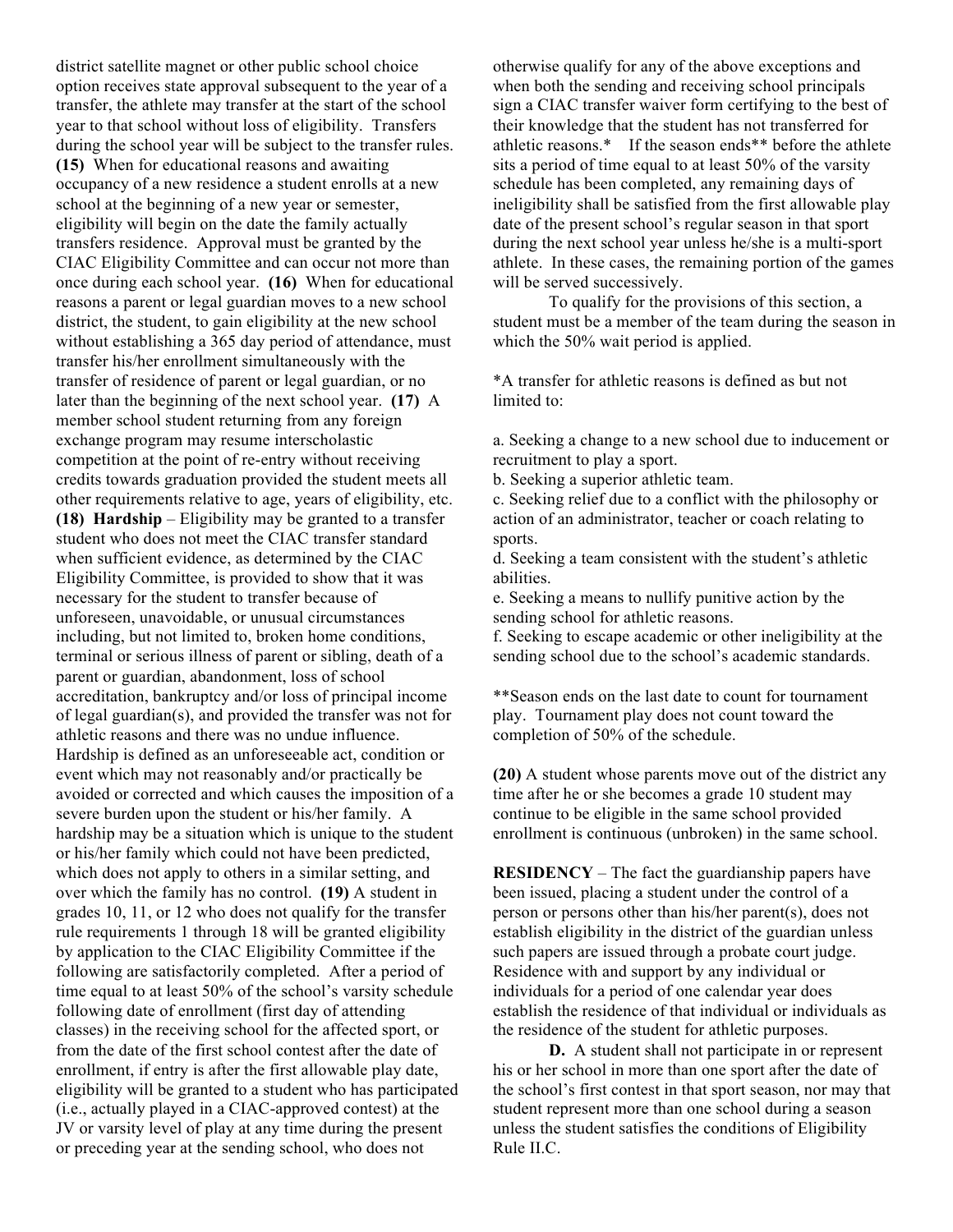**E.** The CIAC season is defined as the period between the date officially designated by the CIAC as the beginning of the season for that sport and the close of the post season CIAC tournaments, except for those teams and/or athletes qualifying for the New England Tournaments. The conclusion of the New England tournaments will be the end of the season for these teams and/or athletes. In the case of a sport in which the CIAC does not sponsor a tournament, the three (3) sports seasons shall be defined as follows: Fall – the Monday of the week immediately preceding Labor Day to December 2, inclusive; Winter – November 1 to April 1; Spring – March 15 to the end of the school year.

**F.** A student who is a member of a school team after the first scheduled tournament, meet or game in any season shall not practice or compete with an outside team, or participate as an individual in non-CIAC tournaments, meets, tryouts\*, skills assessment\* or games in the same branch of athletics. (\*Please see exceptions-3.0 -Article XII. 1.1 in Handbook.) After the first tournament, meet or game of the CIAC seasons a student competing or practicing with a non-CIAC team or as an individual in non-team sports is not eligible to become a member of the CIAC team or squad in the same branch of athletics. Exceptions to Rule II.F. are: **(1)** Participation in parent/child tournaments and caddy tournaments. **(2)** Swimming, tennis, gymnastics, golf, indoor and outdoor track – a student may practice but not compete with a non-CIAC team or as an individual during the season as long as such practices do not interfere with or replace member school practices.

**G.** A student shall not participate as a member of a team or as an individual in competition from which he or she receives personal economic gains because of his or her athletic skill.

A student shall always participate under his or her OWN NAME.

**H.** A student shall not participate in a post-season contest as a representative of his or her school except as provided in Article VII, Section A, of the CIAC by-laws.

**I.** Requests for exceptions to the eligibility rules (including the transfer rule) and related appeals to the Eligibility Review Board may be considered only after the actual transfer to the new school has taken place.

### **III. PENALTIES**

Violations of any sections of Rule II (Student Eligibility) shall mean that the student is suspended from all interscholastic athletics until he or she shall have been reinstated by the Board of Control of the CIAC.

A student of any member school of the CIAC may be barred from participation in athletic contests for violation of the CIAC by-laws. A student against whom a charge or protest has been filed shall have the privilege of having his or her case presented by his or her principal at the next scheduled meeting of the Board of Control.

#### **IV. GENERAL PROCEDURES**

**A.** If a team uses an ineligible player, the game, whether won or lost, shall be counted, at the discretion of the CIAC Board of Control, as a defeat for the team on which the ineligible player played. For the opposing team such a game shall be counted as a victory. All such games shall be counted on the schedule of both teams as games played.

**B.** No member of the administration or teaching staff of a member school shall engage in, or cooperate in negotiations to induce a potentially eligible student to engage in professional sports, or to sign a contract before graduation or before leaving school. In case of violation the school will be issued a warning in writing for the first offense and be subject to suspension for the second offense.

**C.1.** A member school or any affiliated person or organization of that school may not recruit a student for athletic purposes. **C.2.** Recruiting is the use of undue influence and/or special inducement by anyone associated with a school in an attempt to encourage a prospective student to attend or remain at that school for the purpose of participating in interscholastic athletics. Refer to CIAC bylaw Art. X, Recruitment.

**D.** Within two (2) school days after the first game of each sport, an eligibility list must be submitted via the CIAC web site in each sport. An alphabetical list of pupils by name, date of birth, grade, school last attended (if a transfer student as defined under II.C.) certifying that these pupils are eligible for that season. As changes occur in eligibility (additions/deletions) they must be submitted, via the web site within two (2) school days to the CIAC. Failure to comply with this rule may be cause for probation. ALL questions of eligibility verification must be referred to the Executive Director.

**E.** The headmaster or principal of each member school agrees that the interpretation of these eligibility rules made by the Committee on Eligibility Rules of the Connecticut Interscholastic Athletic Conference shall be final, subject only to review by the Board of Control of the Conference.

**F.** Girls may participate on boys' teams. Girls may participate on either a girls team or a boys team in the same sport, but not both, within a time period of one school year. However, a member school has discretion to exclude girls from boys teams when it can demonstrate that its overall sports program does not limit athletic opportunities for girls.

Girls who participate on boys' teams, because the school does not offer a girls program in that sport, may enter either the boys or the girls tournament, but not both. Girls who choose to participate on a boy's teams when the school offers a girls' team in that sport, may only enter the boys' tournament. Boys may not participate on girls teams.